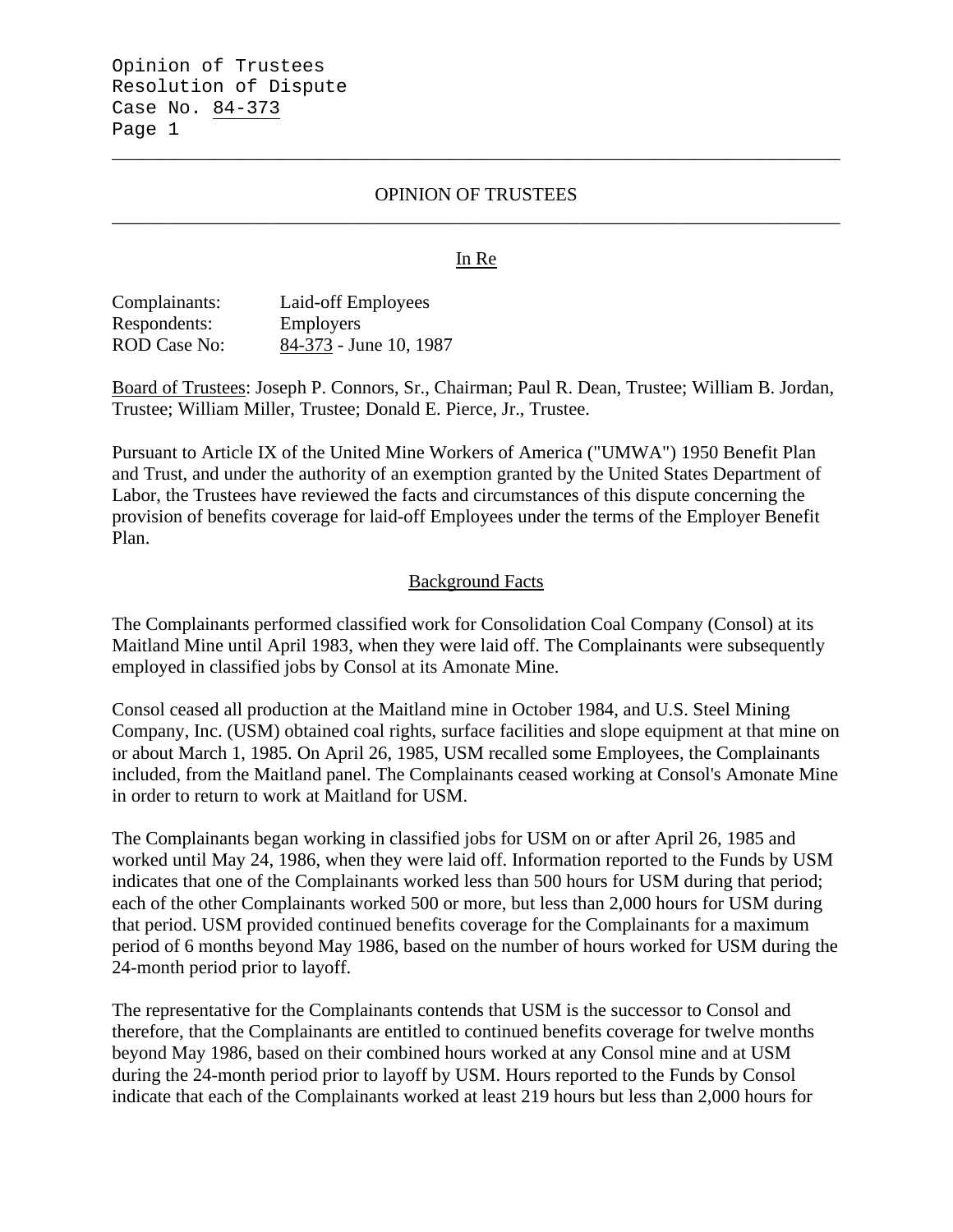Opinion of Trustees Resolution of Dispute Case No. 84-373 Page 2

Consol at Amonate during that period. The representative asks whether USM or Consol is responsible for providing an additional six months of continued coverage for the Complainants.

A representative for USM has stated that USM can consider hours worked for Consol at Maitland as hours worked for USM in calculating the period of continued benefits coverage for certain laid-off Employees of USM. No work hours were reported for the Complainants by Consol at Maitland during the 24-month period prior to layoff by USM. The representative for USM has indicated that hours worked by the Complainants at other Consol operations will not be considered as hours worked for USM in calculating a period of continued benefits coverage.

A representative for Consol has indicated that the Complainants voluntarily terminated their employment at Consol's Amonate Mine when they were recalled by USM to the Maitland Mine. Therefore, Consol maintains that its responsibility for providing the Complainants' benefits ceased as of the date they last worked for Consol.

## Dispute

Whether the Complainants are entitled to a period of continued benefits coverage based on their combined hours worked for Consol and USM during the 24-month period prior to layoff by USM.

# Positions of the Parties

Position of the Complainants: The Complainants are entitled to continued benefits coverage for the balance of May 1986 plus twelve months based on their combined hours worked for Consol and USM during the 24-month period prior to layoff on May 24, 1986.

Position of the Respondents: Consol maintains that its obligation to provide health benefits coverage for the Complainants ceased when the Complainants terminated their employment at Consol's Amonate Mine and accepted employment with USM at the Maitland Mine in April 1985.

USM indicates that it has provided the Complainants with a period of continued benefits coverage based on their hours worked for Consol and USM at the Maitland Mine during the 24 month period prior to layoff by USM. USM contends that hours worked at any other Consol operation cannot be considered as hours worked for USM in calculating a period of continued benefits coverage.

# Pertinent Provisions

Article I (1), (2) and (4) of the Employer Benefit Plan provide:

# Article I - Definitions

The following terms shall have the meanings herein set forth: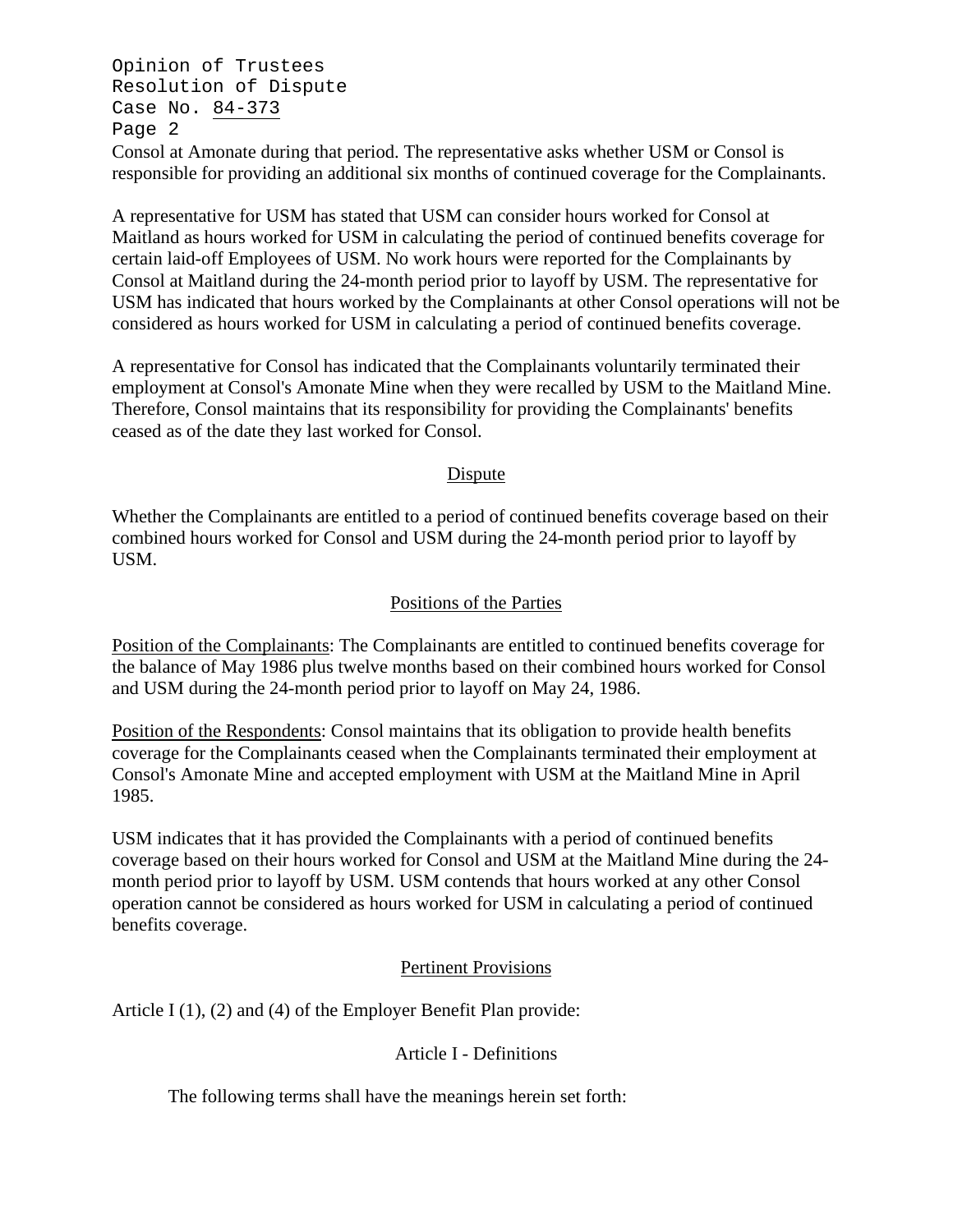- (1) "Employer" means (Employer's name).
- (2) "Wage Agreement" means the National Bituminous Coal Wage Agreement of 1984, as amended from time to time and any successor agreement.
- (4) "Employee" shall mean a person working in a classified job for the Employer, eligible to receive benefits hereunder.

Article II A. (1) and (4) of the Employer Benefit Plan provide:

Article II - Eligibility

The persons eligible to receive the health benefits pursuant to Article III are as follows:

A. Active Employees

Benefits under Article III shall be provided to any Employee who:

(1) is actively at work\* for the Employer on the effective date of the Wage Agreement; or

(4) A new Employee will be eligible for health benefits from the first day worked with the Employer.

Article III D. (1) (a) and (e) of the Employer Benefit Plan provide:

Article III- Benefits

D. General Provisions

\_\_\_\_\_\_\_\_

- (1) Continuation of Coverage
	- (a) Laid-off

<sup>\*</sup> Actively at work includes an Employee of the Employer who was actively at work on September 30, 1984, and who returns to active work with the Employer two weeks after the effective date of the Wage Agreement.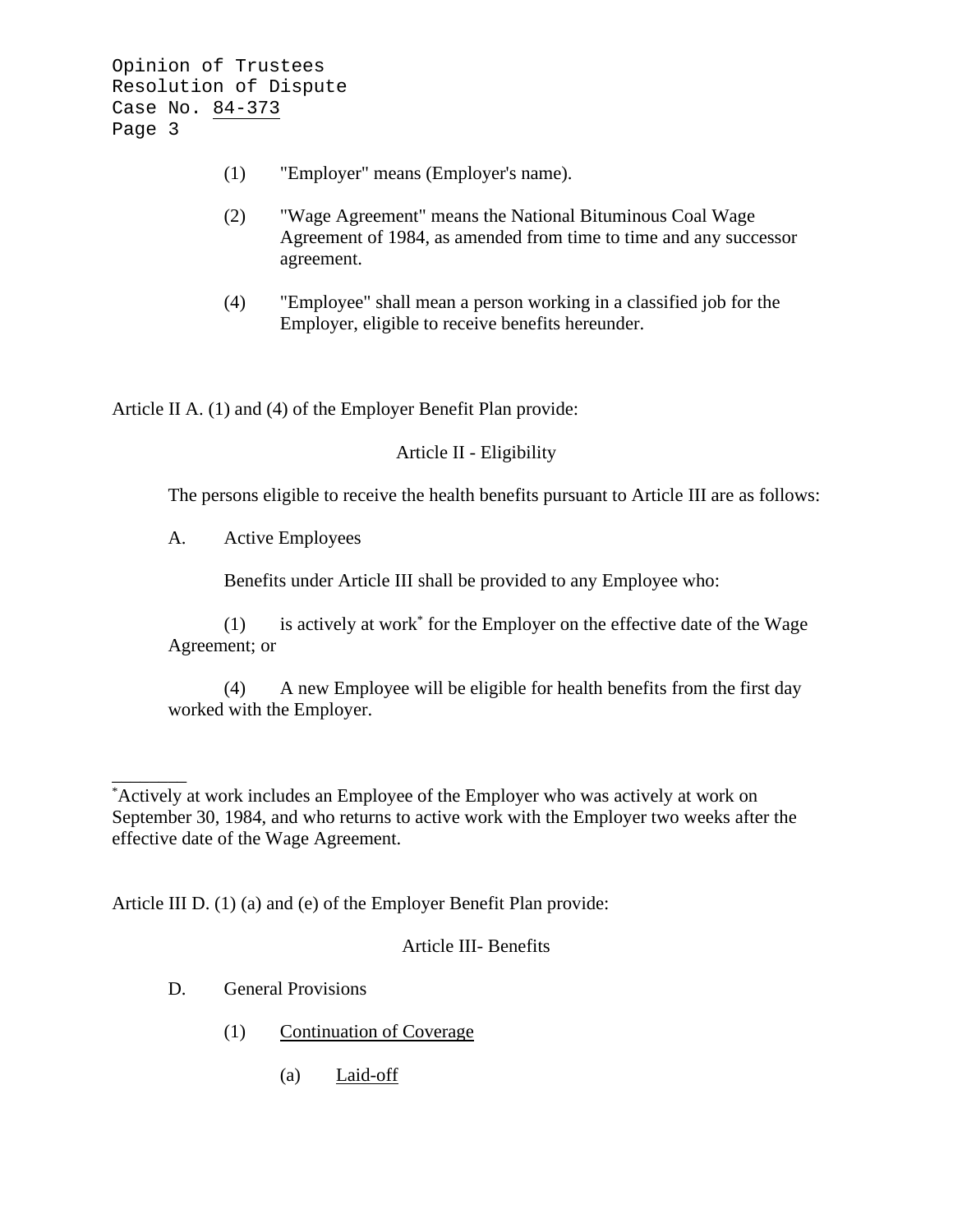Opinion of Trustees Resolution of Dispute Case No. 84-373 Page 4

> If an Employee ceases work because of layoff, continuation of health, life and accidental death and dismemberment insurance coverage is as follows:

| Number of Hours Worked for<br>the Employer in the 24 |                                    |
|------------------------------------------------------|------------------------------------|
| <b>Consecutive Calendar Month</b>                    |                                    |
| Period Immediately Prior to                          | Period of Coverage                 |
| the Employee's Date                                  | Continuation from the              |
| Last Worked                                          | Date Last Worked                   |
| 2,000 or more hours                                  | Balance of month plus<br>12 months |
| 500 or more but less than<br>$2,000$ hours           | Balance of month plus<br>6 months  |
| Less than 500 hours                                  | 30 days                            |
|                                                      |                                    |

## (e) Quit or Discharge

If an Employee quits or is discharged, health, life and accidental death and dismemberment insurance coverage will terminate as of the date last worked.

#### Discussion

Under Article III. D. (1) (e) of the Employer Benefit Plan, if an Employee quits his employment, his health benefits coverage is terminated as of the date he last worked for the Employer. Inasmuch as the Complainants quit their employment with Consol to accept employment by USM, Consol is not responsible for providing benefits coverage for the Complainants beyond the date they last worked for Consol.

Article III D. (1) (a) of the Plan provides continued benefits coverage for a laid-off Employee for a defined period based on the number of hours worked for the Employer during the 24-month period immediately prior to the date last worked. The issue of an Employer's responsibility to provide continued health benefits coverage to a laid-off Employee based on hours worked by such Employee for a separate Employer has been previously addressed in Resolutions of Dispute 81-338 and 81-621 (copies enclosed herein). The Trustees concluded in those respective opinions that an Employer is not responsible for providing continued coverage for a laid-off Employee based on hours worked for a separate Employer.

Appropriately, for purposes of applying Article III  $D(1)(a)$  under the particular facts presented here, USM has recognized that hours worked for USM at Maitland would be counted with hours